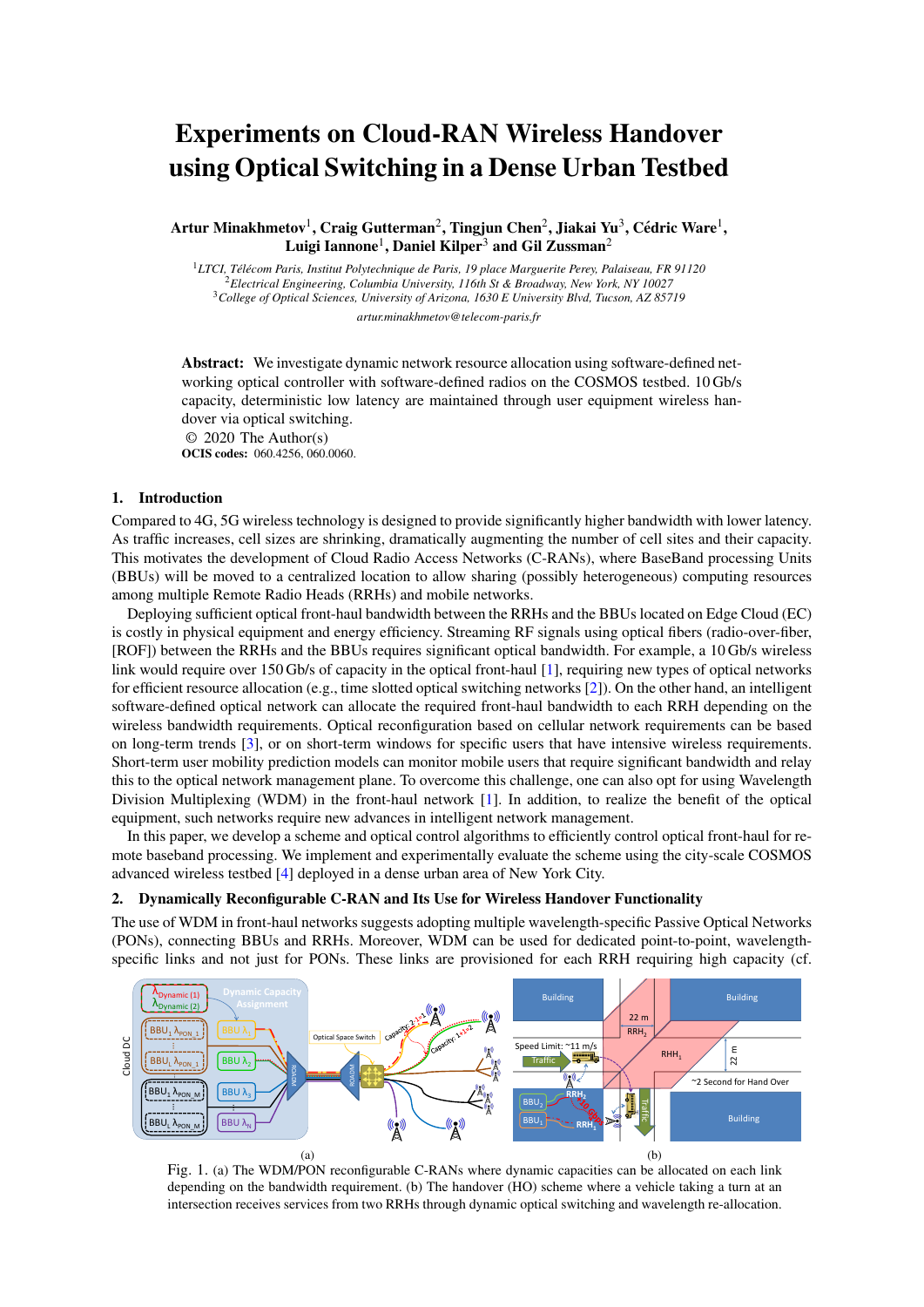

<span id="page-1-0"></span>(a)<br>Fig. 2. The considered handover (HO) modes signaling flow: (a) *hard HO* ("break before make"), the new connection to the target RRH is made *after* the connection to the source RRH is broken; (b) *soft HO* ("make before break"), the new connection to the target RRH is made *before* the connection to the source RRH is broken.

the back/mid/back-haul networks. Fig. [1\(a\)\)](#page-0-0) [\[1\]](#page-2-0), and can be dynamically reconfigured by Software Defined Network (SDN) controller as part of

We investigate optical/wireless links' *dynamic capacity allocation*, to support varying network bandwidth demands. Particularly, we consider the application of wireless HandOver (HO) between a RRH and a User Equipment (UE) that requires exceptionally large capacity with deterministic low latency. For example, when the UE is moving from the "service area" of one RRH to another, the capacity of the optical link is *dynamically* re-allocated. A channel on a dedicated wavelength is *optically switched* from one link towards another by either Reconfigurable Optical Add and Drop Multiplexers (ROADMs), or by the Optical Space Switch (OSS) with links leading to RRHs. The reconfiguration of such network elements can be done by an SDN controller [\[5\]](#page-2-4).

The use of optical networks and functionalities in order to facilitate HO of wireless signals has been investigated before. Mukhopadhyay et al. [\[6\]](#page-2-5) proposed to reduce the HO latency by forming a ring-based PON, a concept that can be extended to form dynamically changing PON networks. Similar concepts were studied by Wang et al. [\[7\]](#page-2-6) who proposed to dynamically form wavelength-specific Virtual PONs (VPON) that would merge RRHs to groups. Such groups would be assigned a wavelength and set of radio-frequencies. If a UE would pass from one cell to another still served by one radio frequency, then HO will not happen, using Time Division Multiplexing features employed by PON. However, the practical proof wasn't provided.

In this work, we explore a concept similar to [\[7\]](#page-2-6) but with the application to larger traffic to/from a UE and assigning to a UE a wavelength-specific point-to-point link instead of a wavelength-specific VPON, as shown in Fig. [1\(b\).](#page-0-1) Going away from VPON would allow networks to more efficiently use the total wavelength resources and deliver higher bandwidth to the UE. We study this concept on the example of wireless HO via optical switching by experimentation. All decisions are made at the EC combining BBUs with an SDN controller. We consider only upstream traffic from the UE. We illustrate the signaling exchanges in Fig. [2,](#page-1-0) where a signal-power-switchingthreshold based decision is implemented via either a *hard HO* ( "Break Before Make" mode), or a *soft HO* ("Make Before Break" mode). In particular:

- *Hard HO* suggests that SDN can assign to the UE only one wavelength, that would "follow" the UE from RRH to RRH. The switching consists of changing the OSS configuration, always keeping one port connected to the link leading to the EC and changing ports with the link leading to the RRHs. A downtime period exists during the hard HO process, in which the UE is not connected to any RRH due to "Break Before Make" mode nature.
- *Soft HO* uses a "Make Before Break" mode, meaning that at least two wavelengths or at least independent fiber channels are required at the time of HO. Specifically, new connections from the EC to a RRH are made before breaking the old ones. As a result, soft HO is free from downtime, but at the cost of network resources.

#### 3. COSMOS Testbed Configuration

We implement and evaluate the wireless signal HO via optical switching in the case presented in Fig. [1\(b\)](#page-0-1) using the COSMOS advanced optical-wireless testbed [\[4\]](#page-2-3). Fig. [3](#page-2-7) shows our experimental setup, which involves two RRHs (RRH<sup>1</sup> and RRH2) located on two sides of the CEPSR Building at Columbia University. We use two USRP software-definde radios (SDRs) to emulate one  $RRH_i$  ( $i = 1, 2$ ), with one assigned a *fixed* capacity (USRP<sub>*i*,fix</sub>) and one assigned a *dynamic* capacity (USRP*i*,dyn). The link between USRP*i*,fix and the EC is always live, whereas the link between USRP<sub>*i*,dyn</sub> and the EC can be dynamically allocated (i.e., switched). All USRPs are connected to a top-of-rack (ToR) Pica8 switch located in the same building using 1 Gb/s Ethernet. The Pica8 switch has 4 optical bi-directional transceivers (tunable C-Band SFPs of 1/10 Gb/s) towards the central Calient S320 OSS located in the Columbia data center. Three ports are used for hard HO, while using of 4th is required by soft HO.

The Calient S320 OSS has 4 connections to the ToR leading through 25 Gb/s of available bandwidth to the EC server, the latter running a customized GNU Radio script. The script runs wireless signal processing (BBUs), and executes the SDN controller for optical switching. In particular, the script sends commands over an out of band control channel (not shown here) to the Calient S320 OSS to implement the hard HO or soft HO as shown in Fig. [3.](#page-2-7)

We use a USB-powered USRP B205-mini as the UE, which transmits a tone at 900 MHz carrier frequency. The RRHs are receiving radio-signals and transmitting I/Q samples to the EC server, which measures the signal